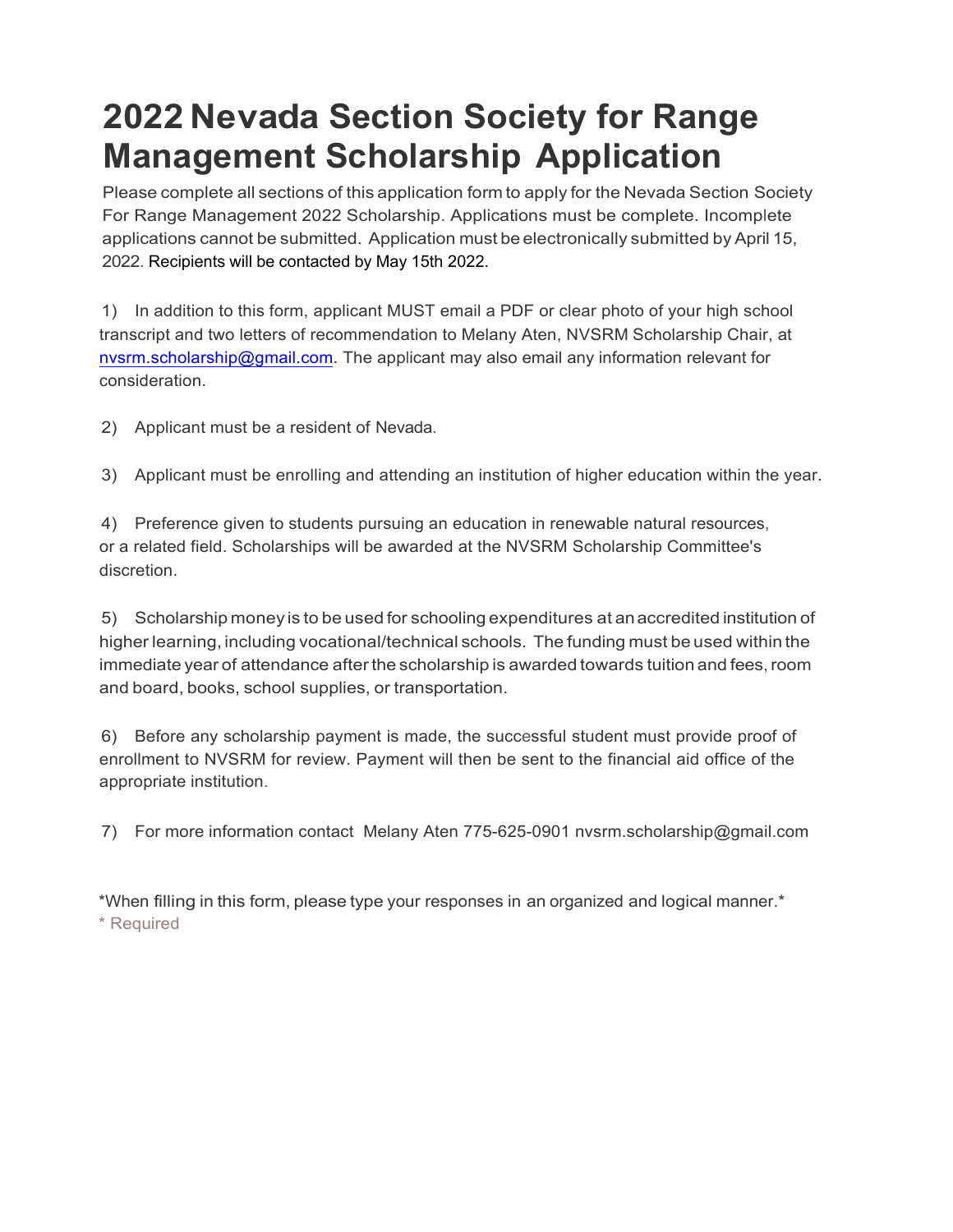

- 1. Full Name (First, Middle, Last) \*
- 2. Mailing Address (Street or P.O. Box, City, State, Zip) \*
- 3. Phone Number\* cell: home:
- 4. Email Address (include two email addresses if you will be using a new email after graduation
- 5. High SchoolAttended \*
- 6. Date of High School Graduation\*

*Example: January*, 7 *2019*

- 7. SAT Score (if applicable)
- 8. ACT Composite Score (if applicable)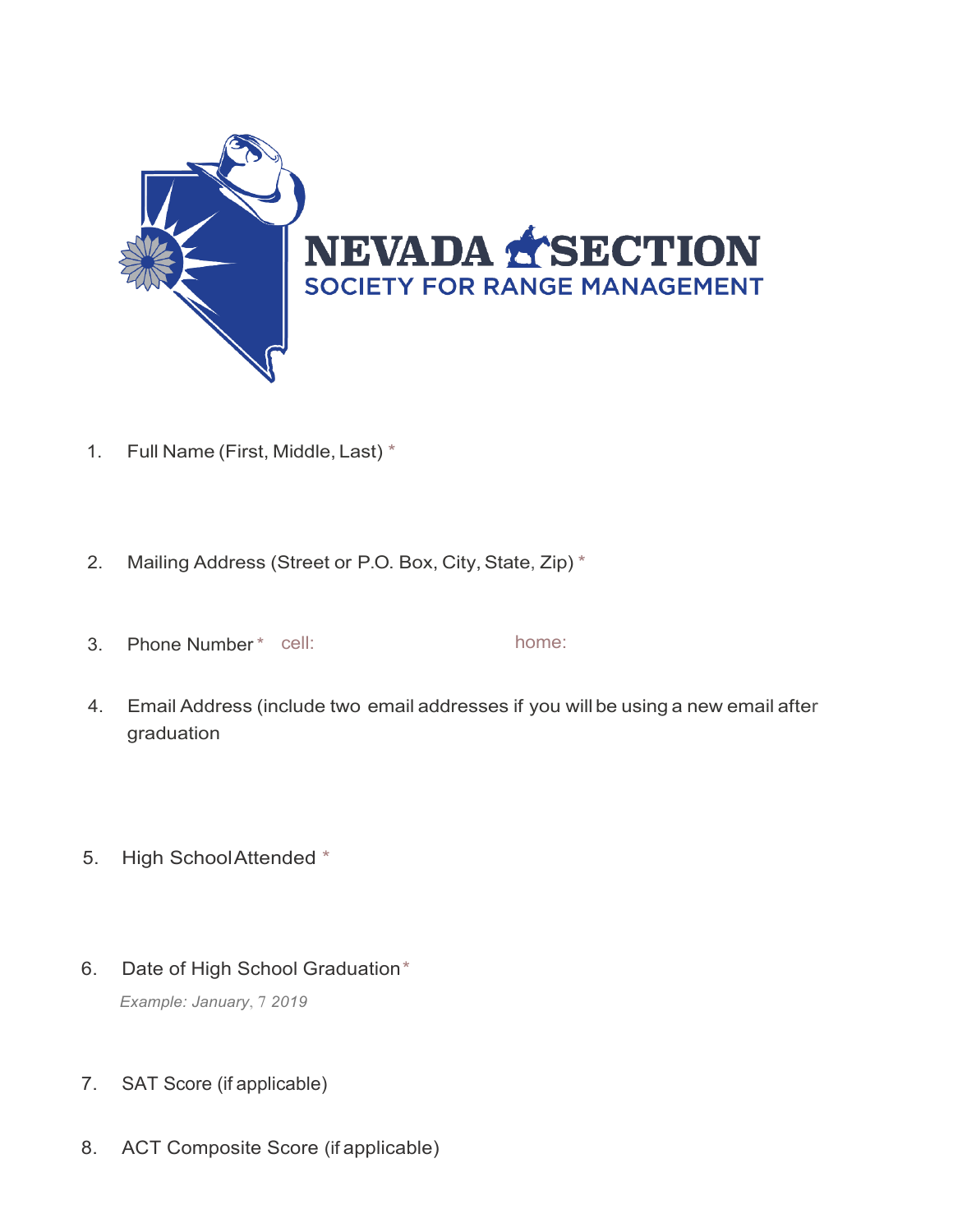9. Did you attend Nevada Range Camp?

*Mark only one*

| es |  |
|----|--|
|    |  |

- 10. What College/University/Post-Secondary School will you be attending? \*
- 11. What is your post-secondary field of study? \*
- 12. What are your Career goals?